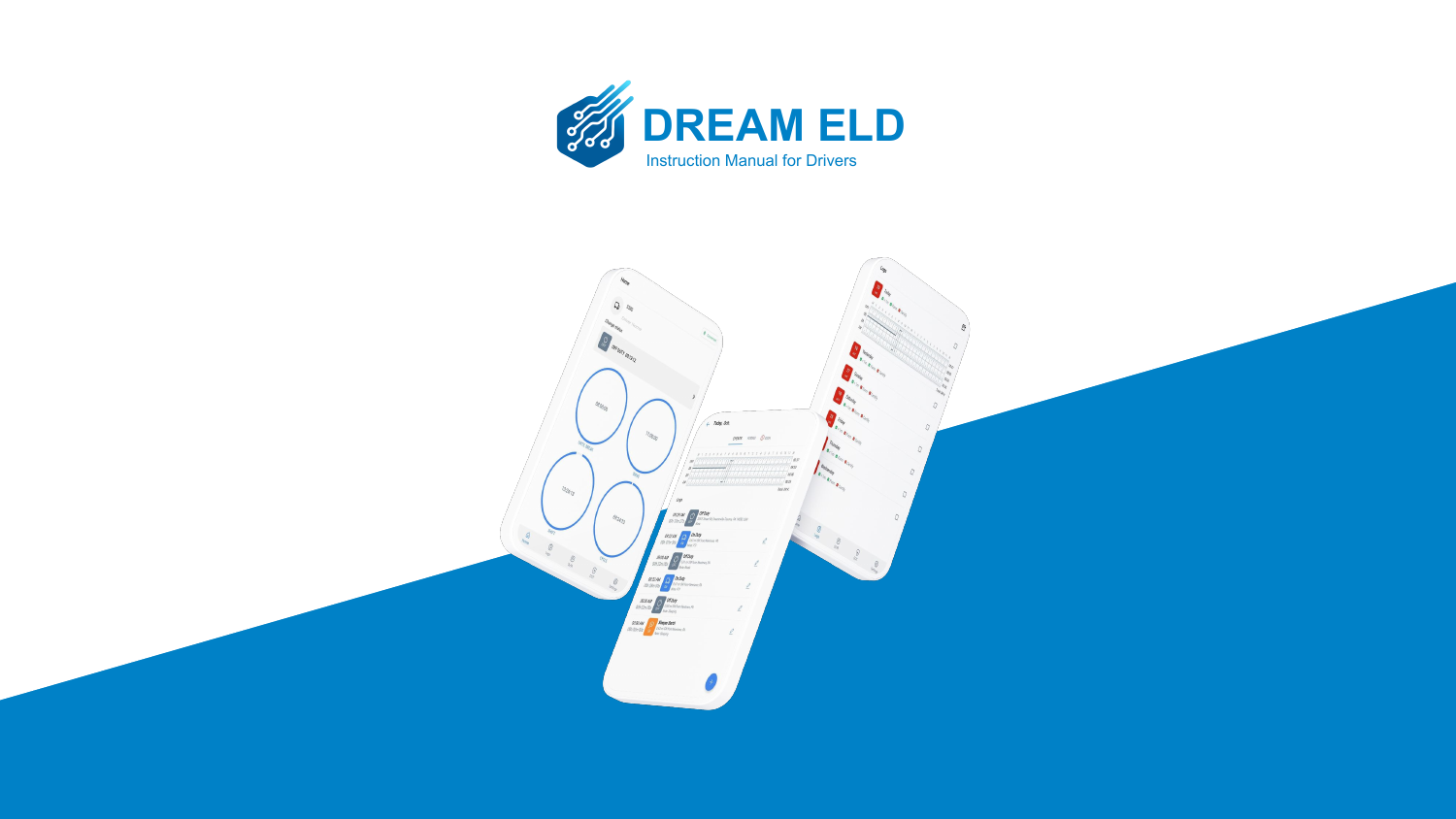# Table of Contents

# Installation & Recording Driving Time

- 1. Download the Dream ELD App
- 2. Login to the Dream ELD App
- 3. Connect your mobile device to the Dream ELD device
- 4. Record Hours of Service with the Dream ELD device
- 5. Let an officer inspect your logs

# **Troubleshooting**

- 6. Trouble connecting with the ELD device
- 7. ELD device malfunction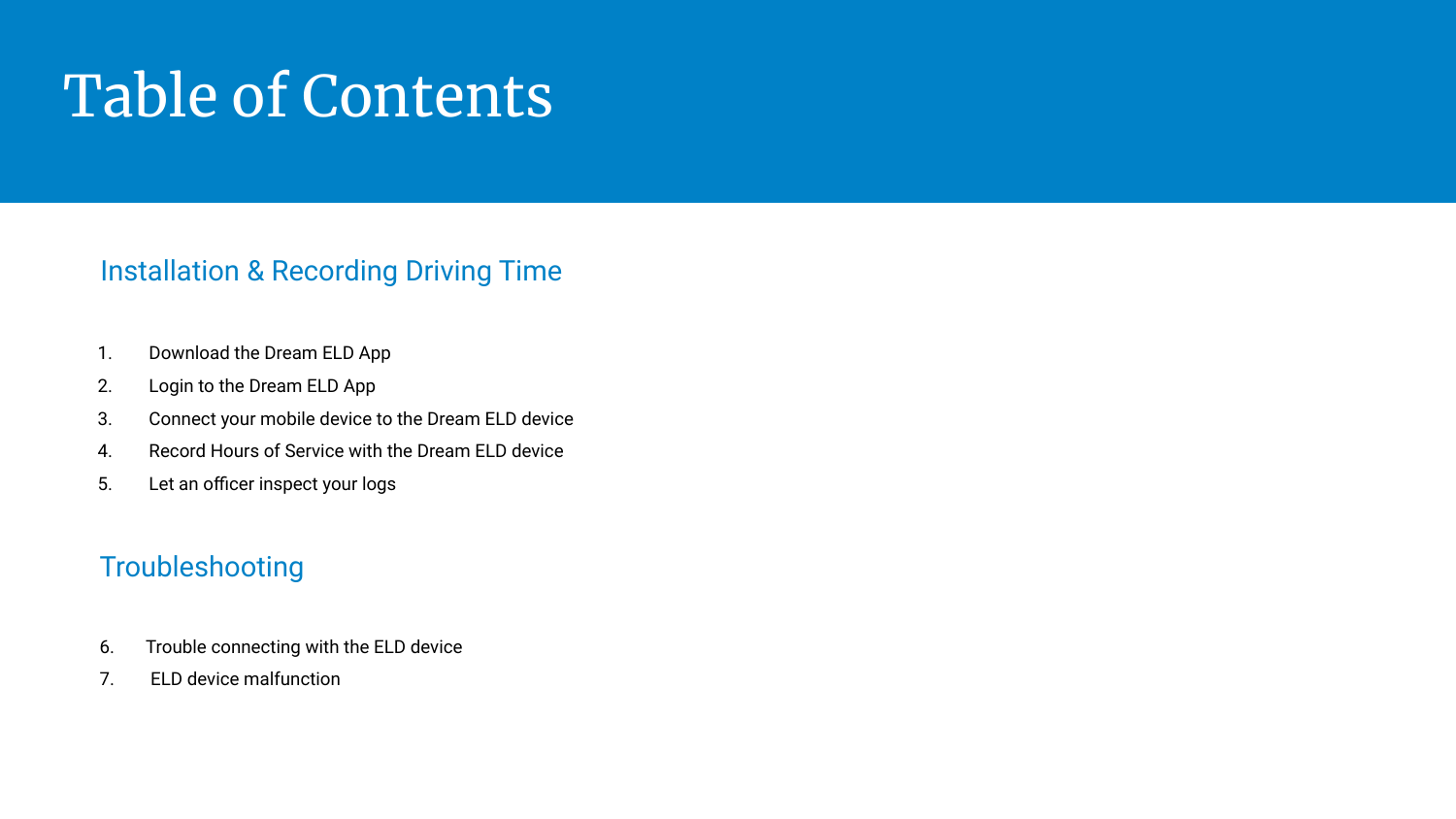# **STEP 1:**

For Android phones and tablets, download the Dream ELD App from the Google Play Store.

For iPhones and iPads, download the Dream ELD App from the App Store.



# Login to the Dream ELD app

## **STEP 2:**

Open the Dream ELD App, enter your username / password. If you don't have an account Dream ELD driver account contact your fleet manager.

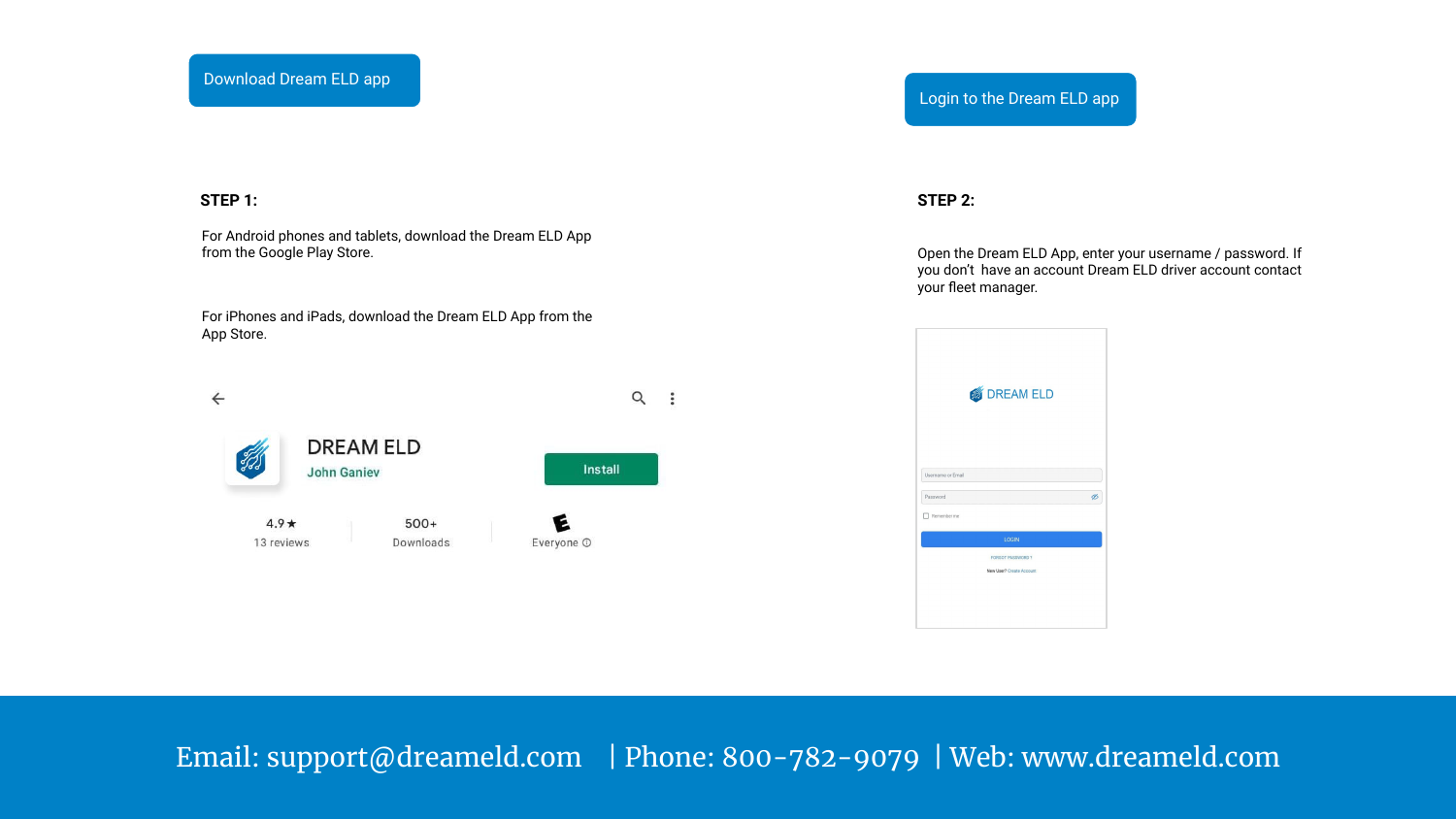# Connect your mobile device to the Dream ELD

# **STEP 1:**

When you login to your account you will be asked to choose your vehicle from your fleet

|                          | $\leftarrow$ Select Vehicle |  |  |
|--------------------------|-----------------------------|--|--|
| Q Search                 |                             |  |  |
|                          | Lexus<br>67                 |  |  |
|                          | <b>S580</b><br>\$580        |  |  |
|                          | E300<br>Edam                |  |  |
| $\overline{\phantom{a}}$ | 101<br>760                  |  |  |
| $\overline{a}$           | 555<br>Cascadi              |  |  |

## **STEP 3:**

Check if your connection was successful or failed by the icon at the top right corner.

| $9:15 - 11$                                                   | <b>NO GALL</b> |
|---------------------------------------------------------------|----------------|
| Home                                                          | Connected      |
|                                                               |                |
|                                                               |                |
| $9:24$ $4$ $\blacksquare$ 1 $\blacksquare$ 1 $\blacktriangle$ | <b>NOSAR</b>   |

# **STEP 2:**

After you choose your vehicle you will be asked to connect your app to the Dream ELD device

| <b>KO</b> Guilla<br>$9:14$ $-4$ $1$                                                                                                                                                             | X Connecting to ELD    |  |
|-------------------------------------------------------------------------------------------------------------------------------------------------------------------------------------------------|------------------------|--|
| Dream ELD                                                                                                                                                                                       | C<br>Available devices |  |
| Please verify the following items:<br>- ELD hardware is properly installed.<br>- Vehicle power is ON.<br>- Bluetooth is enabled on the mobile device.<br>- GPS is enabled on the mobile device. | dreameld(30AEA4A66B46) |  |
| CONNECT                                                                                                                                                                                         | <b>CONNECT</b>         |  |
| CONTINUE DISCONNECTED                                                                                                                                                                           | ö<br>m                 |  |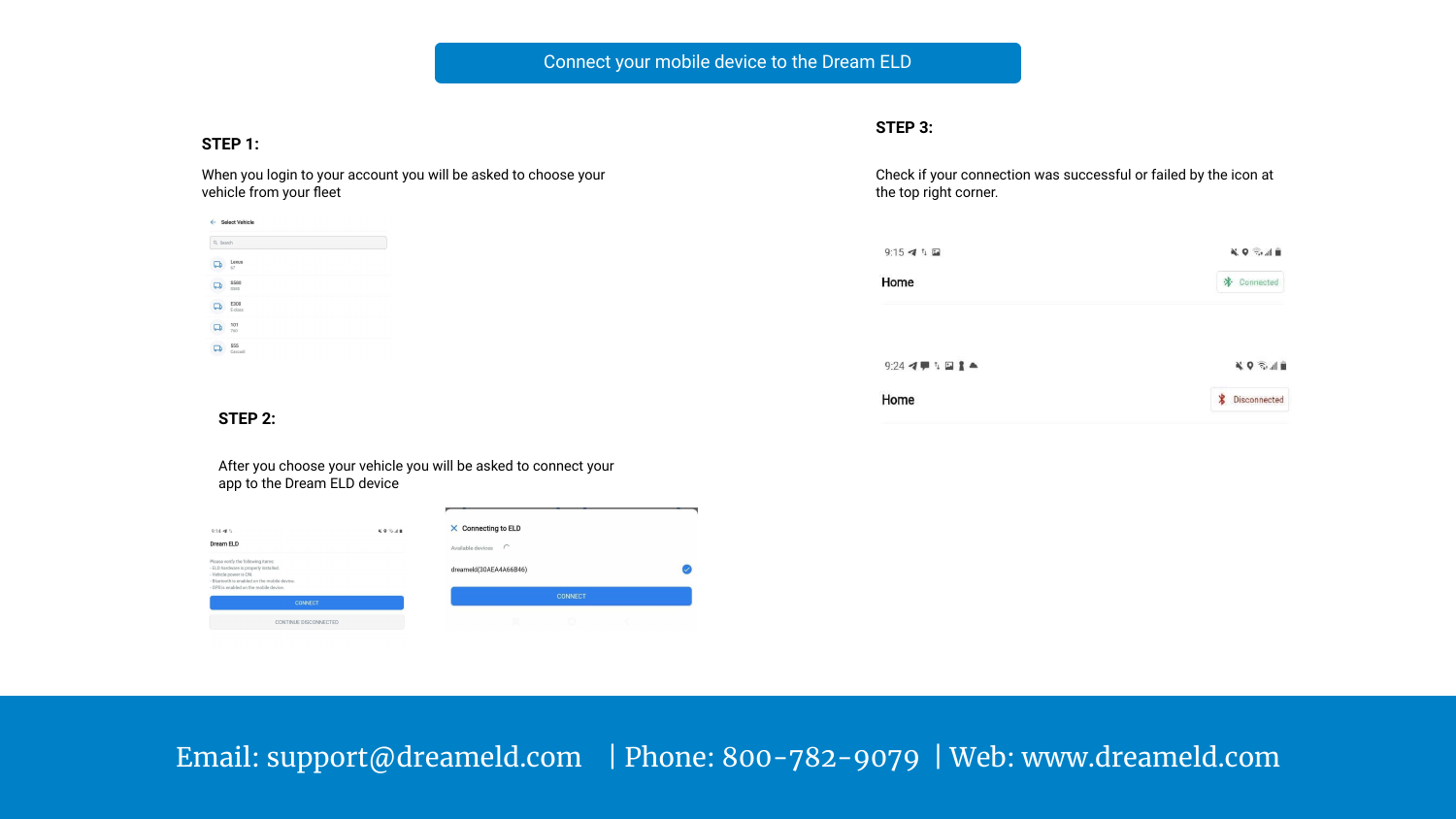# Record Hours of Service with the Dream ELD

#### **STEP 1:**

When your vehicle is moving at 5 MPH or greater, Dream ELD considers the vehicle to be IN MOTION and your duty status will automatically be set to Driving.



#### **STEP 2:**

At 0 MPH, the vehicle is considered STATIONARY.

香

Driving mode STATIONARY

6

DRIVING @ 10:59

## **STEP 3:**

When STATIONARY, you can change your duty status by tapping DRIVING and selecting one of the alternate duty statuses listed.





If the vehicle remains STATIONARY for five minutes, a pop-up window will appear that asks if you still driving or not. If nothing is selected, your duty status will automatically be changed to On Duty.

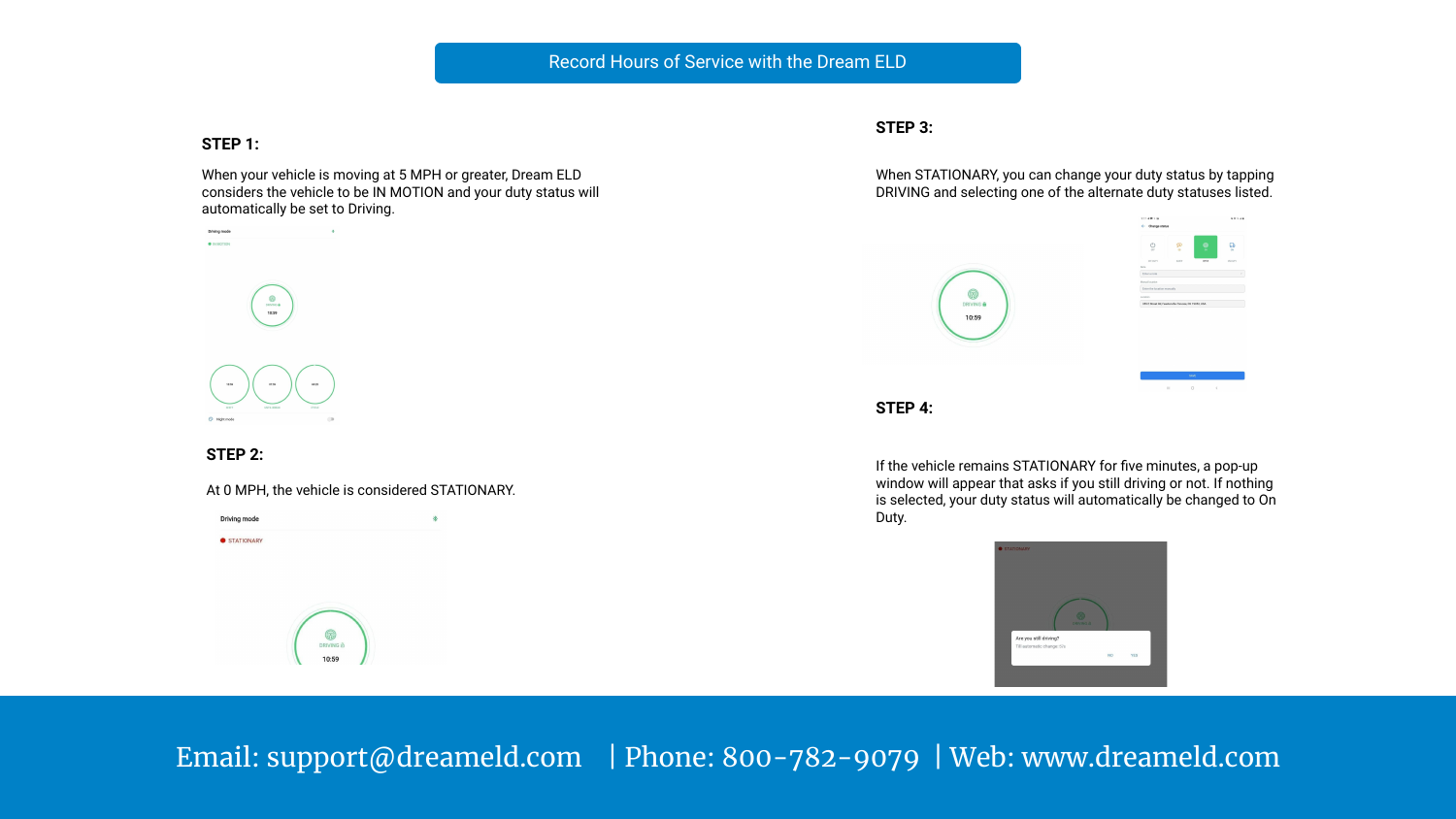# DOT Inspection mode

## **STEP 1:**

Tap on the DOT icon from the menu.

| ⋒    | ó    | ⊜           | ७               | ස        |
|------|------|-------------|-----------------|----------|
| Home | Logs | <b>DVIR</b> | DO <sup>-</sup> | Settings |

# **STEP 2:**

To let an officer inspect your logs directly from your device, tap Begin Inspection.

| Dot Inspection                                |                                                               |  |
|-----------------------------------------------|---------------------------------------------------------------|--|
| <b>START INSPECTION</b>                       |                                                               |  |
|                                               | Select 'Start Inspection' and give your device to the officer |  |
|                                               | <b>START INSPECTION</b>                                       |  |
| SEND LOGS                                     |                                                               |  |
| Send your logs to the officer if they request |                                                               |  |
|                                               | <b>SEND LOGS</b>                                              |  |

# **STEP 3:**

To send your ELD output file to the DOT via email or web service, tap Send Output File.

#### Dot Inspection

#### **START INSPECTION**

Select 'Start Inspection' and give your device to the officer

| <b>START INSPECTION</b>                       |  |
|-----------------------------------------------|--|
| <b>SEND LOGS</b>                              |  |
| Send your logs to the officer if they request |  |
| <b>SEND LOGS</b>                              |  |
|                                               |  |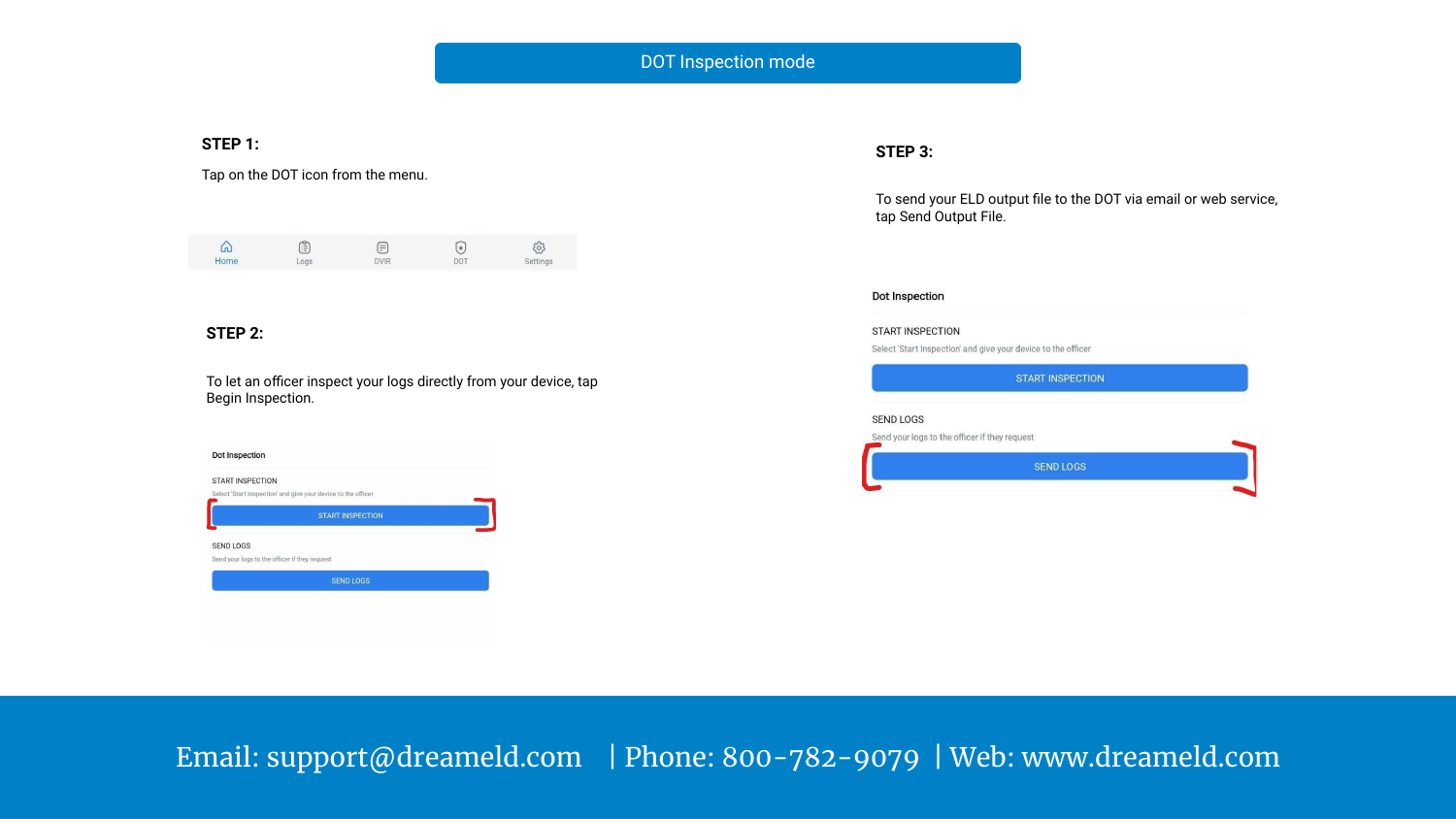#### **STEP 1:**

Press on disconnected icon at the top right corner and try to reconnect

**KO Salah**  $9:24$  4  $\blacksquare$  1  $\blacksquare$  1  $\blacktriangle$ 

Home

**\*** Disconnected

# **STEP 3:**

Contact the customer support team and explain the situation and they will test your device and tell you if it is functioning correctly or malfunctioning.

**Email: support@dreameld.com**

**Phone: 800-782-9079**

**Web: www.dreameld.com**

# **STEP 2:**

Try to turn off your bluetooth, wait 30 seconds and turn it back on. After you turn it on go back to the Dream ELD app and try to reconnect.